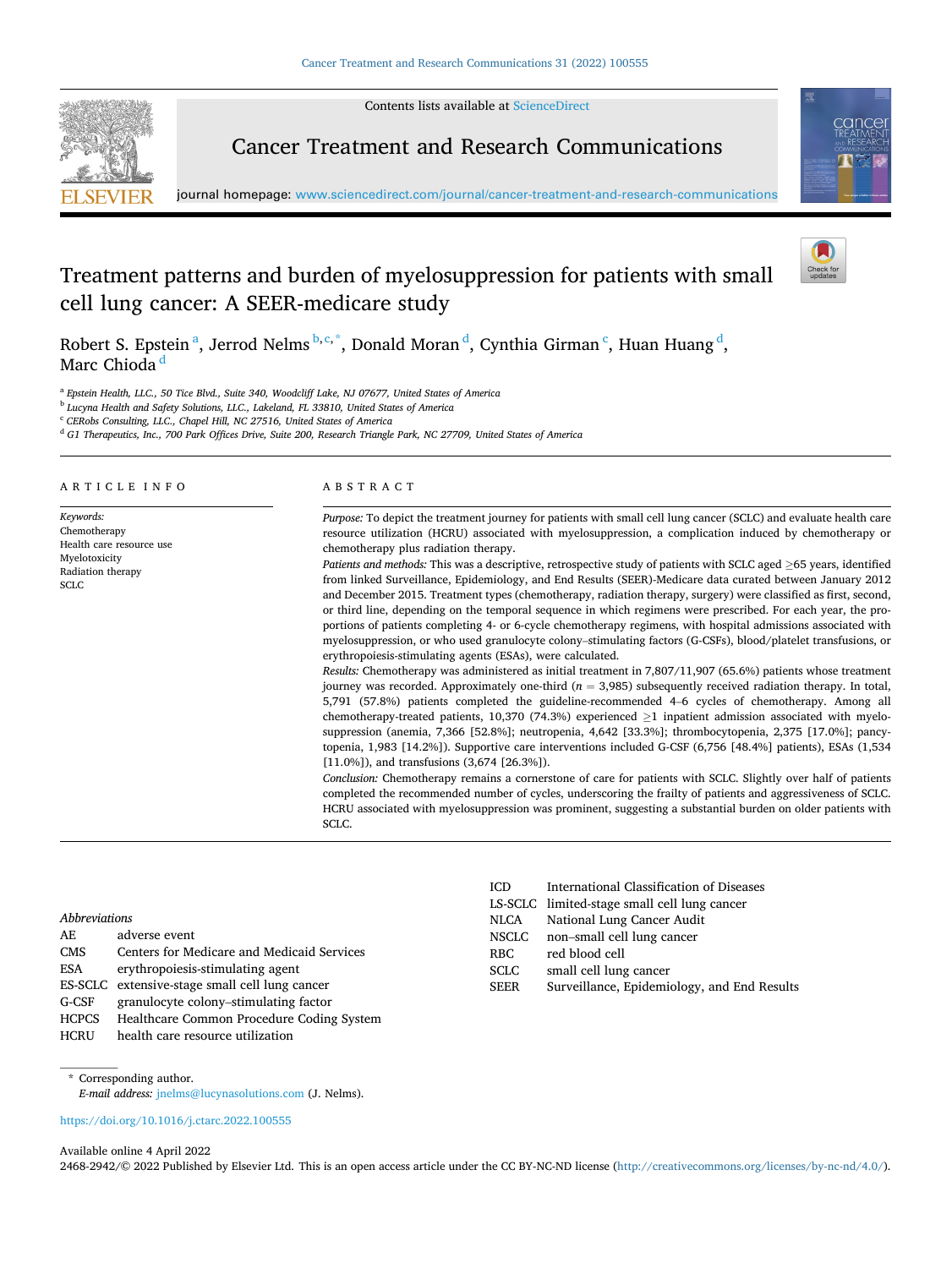#### **Introduction**

Small cell lung cancer (SCLC), which comprises approximately 13–17% of all lung cancer cases [\[1,2](#page-7-0)], is characterized by rapid progression and early, widespread metastases [\[3\].](#page-7-0) Guidelines from the American College of Chest Physicians recommend that limited-stage SCLC (LS-SCLC) is treated with curative intent, on the basis of an expected 5-year survival rate of 20% to 25% [\[4\].](#page-7-0) Standard treatment options include chemotherapy and radiation therapy, whereas surgery is recommended for only a minority of patients with very limited disease [[5](#page-7-0),[6](#page-7-0)]. For extensive-stage SCLC (ES-SCLC), platinum-based combination chemotherapy remains the backbone of first-line therapy, even with the recent trend toward its use in combination with the immune checkpoint inhibitors atezolizumab and durvalumab [[5](#page-7-0),[6](#page-7-0)]. Radiation therapy may also be administered to palliate localized metastatic sites, and patients who respond to chemotherapy may be considered for consolidative thoracic radiation therapy and/or prophylactic cranial irradiation [[5](#page-7-0),[6](#page-7-0)].

The side effects of systemic chemotherapy used to treat cancer are often severe. Myelosuppression is a frequent complication of cytotoxic chemotherapy that results from damage to hematopoietic stem and progenitor cells in the bone marrow, and most commonly manifests as anemia, neutropenia, and thrombocytopenia [7–[12\]](#page-7-0). Likewise, radiation therapy can also lead to clinically significant myelosuppression, especially when administered in combination with chemotherapy [\[13](#page-7-0), [14\]](#page-7-0). Patients with ES-SCLC are often elderly and have multiple comor-bidities [\[15\],](#page-7-0) rendering them particularly susceptible to the consequences of myelosuppression  $[16,17]$  $[16,17]$ , which include increased risk of infections, fatigue, bleeding, and sepsis. The consequences of myelosuppression can have a negative impact on patients' quality of life and place significant burden on health care systems owing to the need for supportive care and/or hospitalizations [\[18](#page-7-0)–23]. Myelosuppression may also necessitate dose delays, reductions, and discontinuations, which contribute to a reduction in chemotherapy dose intensity and may compromise therapeutic efficacy [\[24\].](#page-7-0)

In addition to dose modification, supportive care interventions are often utilized to manage myelosuppression; these include prophylactic or post-treatment interventions in the form of granulocyte colony–stimulating factors (G-CSFs; for severe neutropenia), erythropoiesisstimulating agents (ESAs) and red blood cell (RBC) and platelet transfusions [\[21,25](#page-7-0),[26\]](#page-7-0). However, these measures are also not without side effects, including bone pain with G-CSFs, thromboembolic adverse events (AEs) with ESAs, and infections and transfusion-related reactions with RBC and platelet transfusions [[21,27-29](#page-7-0)]. Furthermore, supportive care interventions are typically administered reactively once patients have already experienced large declines in their cell counts.

Several recent studies have examined trends in SCLC treatment patterns in the US using the Surveillance, Epidemiology, and End Results (SEER) and/or Medicare databases, or other patient registries [\[30](#page-7-0)–33]. These studies have confirmed previous findings that most patients, including those aged  $\geq 65$  years, receive first-line treatment with chemotherapy [\[30](#page-7-0)–33]. However, to our knowledge, no "real-world" study has been conducted to examine sequential patterns in chemotherapy, radiation therapy, and surgery in the older (SEER-Medicare) population with SCLC or to assess the burden of multilineage myelosuppression. Using a SEER-Medicare linked data set, the aims of the current descriptive study were to: i) depict the treatment pathway, including examination of first-, second-, and third-line treatment patterns; and ii) evaluate the burden of myelosuppression among patients with LS- and ES-SCLC, including via the quantification of health care resource utilization (HCRU) and hospital admissions associated with myelosuppression among treated patients.

#### **Patients and methods**

## *Data source and study population*

This was a retrospective, descriptive study using linked data sets from the SEER-Medicare database, which combines cancer incidence and survival data from population-based cancer registries in selected US geographic areas (SEER [National Cancer Institute]) with insurance claims data from the Medicare program (Centers for Medicare and Medicaid Services [CMS]) [\[34](#page-7-0),[35\]](#page-8-0). The SEER-Medicare database is widely used for cancer studies owing to its large size, comprehensiveness, and accessibility [\[36\]](#page-8-0).

At the time of this study, the most recent SEER-Medicare linked database (released in 2018) included full data available through 2015 for both incident cancer cases and Medicare claims [\[35\].](#page-8-0) A list of all 12 of the SEER-Medicare registries with their respective administrative units is provided in Supplementary Table 1. In the current study, treatment patterns, chemotherapy-induced myelosuppression, and HCRU were assessed using data from 2012 to 2015.

The linked data set used in this study included data from claims for all inpatient hospitalizations, outpatient hospital services, physician services, home health agencies, durable medical equipment, and hospice services for Medicare beneficiaries. Prescription drug information was available from Part D pharmacy claims. Cancer characteristics were determined using the SEER Patient Entitlement and Diagnosis Summary File, and information on patient demographics, treatment patterns, and HCRU were determined from Medicare claims data.

#### *Study population*

This study included patients aged  $\geq$  65 years with a new primary diagnosis (no diagnosis prior to 2012) of SCLC, identified from linked SEER-Medicare data curated between January 2012 and December 2015. As this was a retrospective study of a de-identified data set, individual informed consent and ethics committee approval was not required. SCLC was identified using SEER lung tumor site codes (C34.0–C34.9), with histology codes 8041/3, 8042/3, 8043/3, 8044/3, and 8045/3 designated as SCLC. The use of SEER histology codes is important as they are specific to SCLC. By contrast, administrative claims data that rely on International Classification of Diseases (ICD) diagnosis codes, without specific histology codes, do not effectively distinguish between SCLC and non–small cell lung cancer (NSCLC) [\[37\]](#page-8-0).

#### *Treatment patterns*

Descriptive analysis was performed on the usage of various types of treatment administered for SCLC between 2012 and 2015 using the Healthcare Common Procedure Coding System (HCPCS), ICD-9 and ICD-10 procedure codes, and drug codes, across multiple health care settings (inpatient, outpatient, home health, and hospice). The Medicare Part D drug event file was used to examine the frequency of prescriptions, quantity prescribed, and temporal sequence associated with each drug type.

Chemotherapies were identified within a time window from 30 days prior to the diagnosis index date up to the end of the follow-up period, using National Drug Codes and/or HCPCS codes from a comprehensive list of chemotherapy drugs, and Current Procedural Terminology (CPT) codes for chemotherapy administration (96401–96549). Radiation to any site of the body was identified using ICD-9 diagnosis codes (V58.0, V66.1, V67.1), ICD-9 procedure codes (92.21–92.29), ICD-10 codes (Z51.0, Z08, and Z09), revenue center codes (0330, 0333), and HCPCS codes (77401–77499, 77520, 77523, 77750–77799, G0256, G0261) as identified within the SEER-Medicare online documentation. Surgeries identified as of interest were flagged according to their respective ICD-9, ICD-10, and CPT/HCPCS codes (Supplementary Table 2). Chemotherapy, radiation, and surgery were identified and classified as first,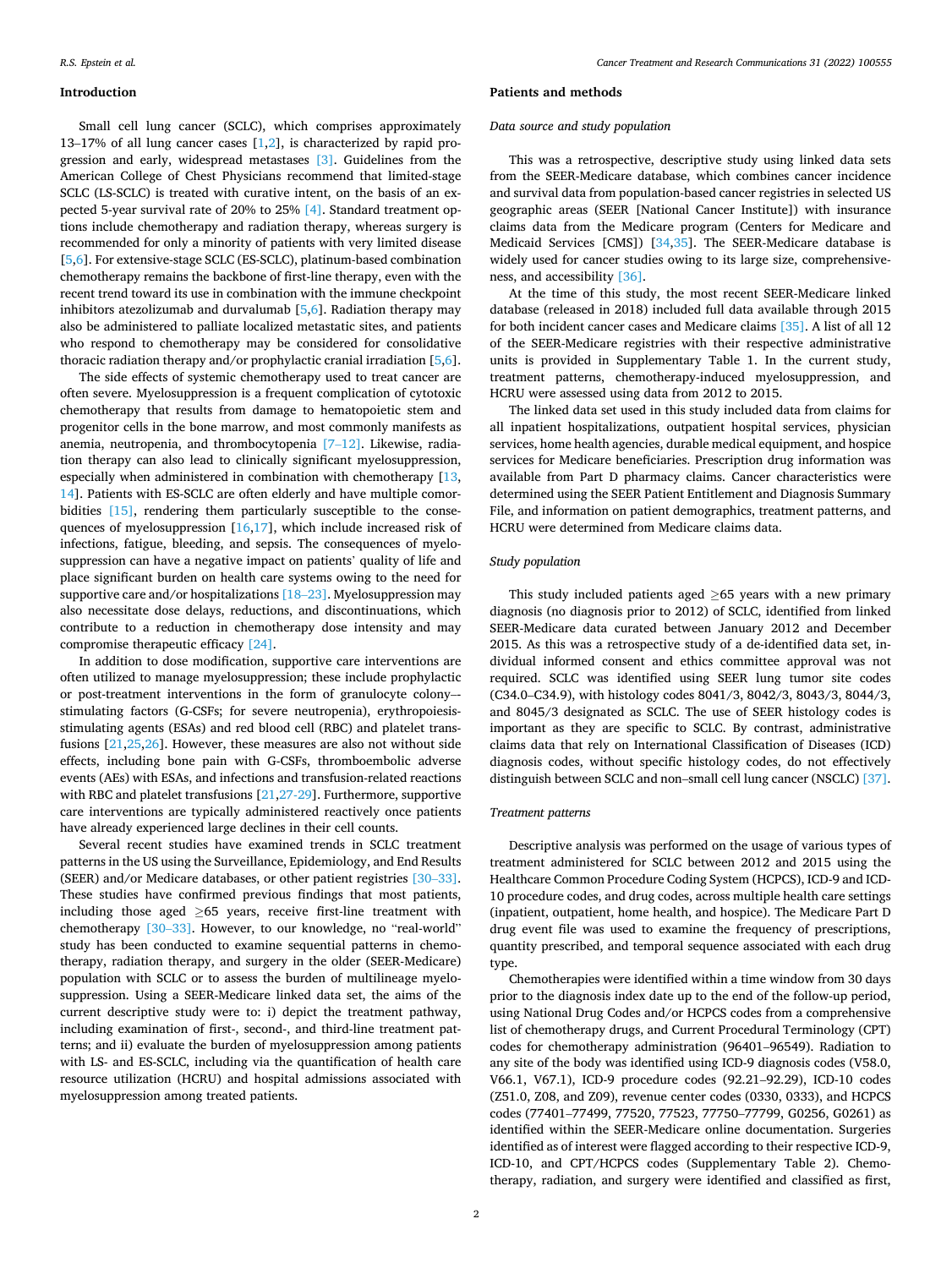<span id="page-2-0"></span>second, or third line depending on the temporal sequence of the dates when each type of treatment was received; first-line therapy was considered the first type of therapy with a completed claim in a patient's chronology. The patient's treatment journey was also captured to detail the sequence of treatment types (e.g., "chemotherapy then radiation then surgery", "radiation then surgery", "chemotherapy only", "surgery only") [\[38\].](#page-8-0)

Among patients who received chemotherapy, the frequency and proportion of claims for specific chemotherapies (cisplatin, carboplatin, etoposide, and irinotecan) were tabulated. Percentages were calculated as the number of claims for each drug divided by the total number of claims for all four drugs. Topotecan was not included in this analysis of specific chemotherapy drugs, as we have previously observed that its use is relatively low compared with platinum-etoposide regimens [[39,40](#page-8-0)]. However, topotecan use was captured by the chemotherapy administration CPT codes in the analysis of treatment patterns (Fig. 1).

Among patients with data describing the treatment journey, the proportion completing 4- or 6-cycle chemotherapy regimens was determined by calculating the number of cycles that patients completed for treatments initiated in calendar years 2012–2015, using an algorithm that considered the length of treatment and any treatment gaps (Supplementary Fig. 1) [[41,42\]](#page-8-0). Rates were defined as the number of individuals who completed a given number of chemotherapy cycles, divided by the total number of individuals who were prescribed and who initiated chemotherapy each year. Because some individuals' chemotherapy cycles may transcend a given year, the number of cycles of chemotherapy was calculated and attributed to the index year of initiation. Patients who initiated treatment prior to 2012 were not included in the data set.

#### *Myelosuppression-related event claims*

Among patients who initiated chemotherapy within a given year, the number and percentage of individuals with at least one claim for a myelosuppression-related event (specifically anemia, thrombocytopenia, neutropenia, or pancytopenia) following the initiation of chemotherapy in any medical setting were calculated across the years 2012–2015. Myelosuppression-related events were identified using ICD diagnosis codes (Supplementary Table 3).

## *Hospitalizations associated with myelosuppression-related event claims*

Among patients who initiated chemotherapy within a given year, the number and percentage of patients who had at least one subsequent inpatient claim associated with any myelosuppression event, and with each type of myelosuppression event, were calculated by study year.

# *Supportive care interventions*

The number and percentage of chemotherapy-treated individuals who consumed SCLC-related health care resources, specifically those who used G-CSF, RBC or platelet transfusions, and ESAs, were tabulated by study year. G-CSF use was defined as any occurrence of the HCPCS codes C9119, J1440, J1441, J2505, J2820, Q4053, and S0135, and ESAs were characterized by HCPCS codes J0881, J0885, J0886, and J0887; both transfusion types were defined by CPT code 36430.



# **Fig. 1.** Treatment patterns across lines of therapy: 2012–2015. Sankey diagram of treatments received [\[38\]](#page-8-0).

The Sankey diagram should be read from left to right. Color codes are established on the left-hand side of the diagram for the treatment in question (for example, chemotherapy is blue). The number of patients receiving each treatment is given as a number and percentage of the total for that regimen. For each line of treatment, percentages were calculated using the total number of patients as the denominator. The reader may discern the treatment path by identifying a color and following it to the right-hand side of the diagram. As new endpoints are identified, new colors are used. Here, the vertical pink line in the middle of the diagram indicates that a new treatment pathway (in this case, no treatment or "None") was established. Abbreviations: Chemo = chemotherapy; RT = radiation therapy.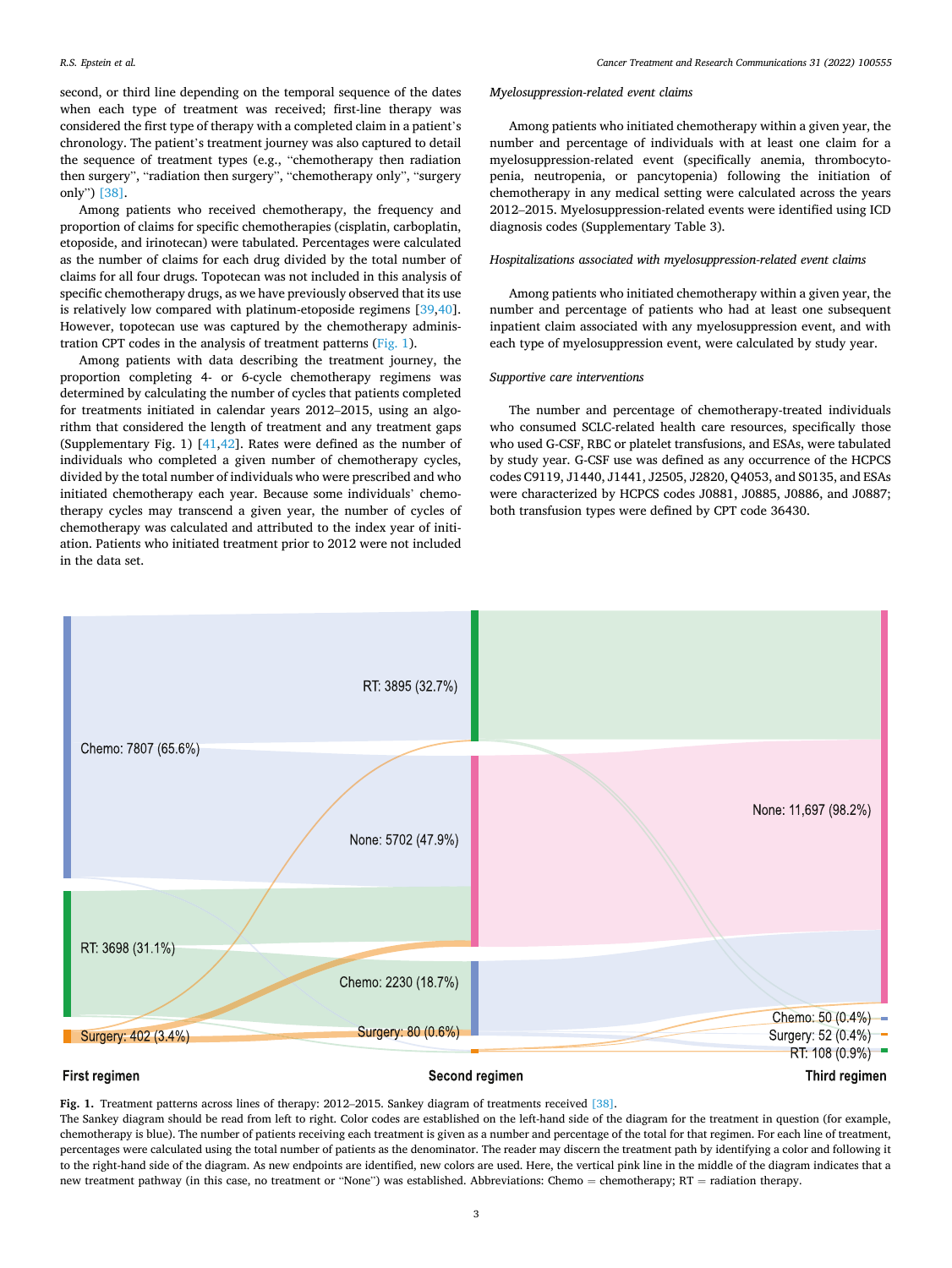#### **Results**

## *Patient demographics*

A total of 26,508 prevalent cases (14,411 incident cases) of patients aged ≥65 years with SCLC, were identified from the SEER-Medicare database. Approximately half of the SCLC population were female (range, 50.8–51.3%) and patients were consistently and predominantly White (range, 86.2–86.7%), with a mean (SD) age of between 74.2 (6.5) and 74.4 (6.5) years across the entire study period (Table 1).

## *Treatment patterns*

The percentages of patients receiving chemotherapy (51.0–57.5%) and radiation therapy (34.1–37.9%) among the prevalent SCLC population were consistent from 2012 through 2015 (Table 2).

Among all patients for whom the treatment journey was recorded (*n*  = 11,907), chemotherapy was prescribed as first-line treatment in 65.6% ([Fig. 1](#page-2-0)), and radiation therapy as first-line treatment in 31.1%. Surgery was used far less commonly, administered to 3.4% of patients as first-line treatment and 4.4% in any line. Almost half of patients (47.9%) did not receive second-line treatment, and 98.2% of patients did not receive third-line treatment. Among patients who received first-line chemotherapy, approximately a third received radiation therapy as second-line or subsequent treatment [\(Fig. 1\)](#page-2-0). Likewise, among patients who received first-line radiation therapy, most received subsequent chemotherapy [\(Fig. 1](#page-2-0)).

Overall, 57.8% of patients who received chemotherapy completed 4–6 cycles; this proportion was consistent across the study period (range, 56.9–58.4%), as was the percentage of patients completing 1, 2, or 3 cycles ([Table 3](#page-4-0)). Of the 42.2% of patients who completed fewer than 4 cycles across all study years, 23.8% completed only 1 cycle, 9.3% completed 2 cycles, and 9.1% completed 3 cycles.

Specific chemotherapy products examined included cisplatin, carboplatin, etoposide, and irinotecan ([Table 4\)](#page-4-0). Etoposide was the most prescribed chemotherapy (44.1–57.3%), followed by carboplatin (27.3–34.3%), cisplatin (10.4–13.6%), and irinotecan (5.0–8.0%). The use of cisplatin, carboplatin, and irinotecan declined slightly from 2012 through 2015 (as a percentage of total prescriptions), whereas the use of etoposide increased.

# **Table 1**

Patient demographics among the SCLC-prevalent population.

| Stratifier             | Year        |             |             |             |  |  |
|------------------------|-------------|-------------|-------------|-------------|--|--|
|                        | 2012        | 2013        | 2014        | 2015        |  |  |
| Sex                    |             |             |             |             |  |  |
| Male                   | 3464 (49.2) | 3366 (49.1) | 3234 (48.7) | 2927 (49.0) |  |  |
| Female                 | 3572 (50.8) | 3491 (50.9) | 3406 (51.3) | 3048 (51.0) |  |  |
| Age (5-year intervals) |             |             |             |             |  |  |
| $65-69$ years          | 2030 (28.9) | 1962 (28.6) | 1867 (28.1) | 1659 (27.8) |  |  |
| 70-74 years            | 1925 (27.4) | 1927 (28.1) | 1883 (28.4) | 1684 (28.2) |  |  |
| 75-79 years            | 1511 (21.5) | 1469 (21.4) | 1440 (21.7) | 1315 (22.0) |  |  |
| 80-84 years            | 1012 (14.4) | 948 (13.8)  | 889 (13.4)  | 804 (13.5)  |  |  |
| $\geq$ 85 years        | 558 (7.9)   | 551(8.0)    | 561 (8.4)   | 513 (8.6)   |  |  |
| Mean [SD] age, years   | 74.2 [6.5]  | 74.2 [6.5]  | 74.3 [6.5]  | 74.4 [6.5]  |  |  |
| Race                   |             |             |             |             |  |  |
| White                  | 6099 (86.7) | 5933 (86.5) | 5761 (86.7) | 5150 (86.2) |  |  |
| Black                  | 546 (7.8)   | 510 (7.4)   | 507 (7.6)   | 466 (7.8)   |  |  |
| Other                  | 126 (1.8)   | 129 (1.9)   | 115(1.7)    | 108(1.8)    |  |  |
| Asian/Pacific          | 148 (2.1)   | 152(2.2)    | 148 (2.2)   | 134 (2.2)   |  |  |
| Islander               |             |             |             |             |  |  |
| Hispanic/              | 65 (0.9)    | 74 (1.1)    | 55(0.8)     | 58 (1.0)    |  |  |
| Latino                 |             |             |             |             |  |  |
| American               | 20(0.3)     | 17(0.2)     | 15(0.2)     | 13(0.2)     |  |  |
| Indian                 |             |             |             |             |  |  |
| Unknown                | 32(0.5)     | 42 (0.6)    | 39 (0.6)    | 46 (0.8)    |  |  |

Abbreviation:  $SCLC = small$  cell lung cancer.

Data are patients, n (%) unless otherwise indicated.

# **Table 2**

| Total number and percentage of patients with SCLC receiving chemotherapy and |
|------------------------------------------------------------------------------|
| radiation by year.                                                           |

| Year | Prevalent SCLC cases, n |      | Chemotherapy  |      | Radiation     |
|------|-------------------------|------|---------------|------|---------------|
|      |                         | n    | $\frac{0}{0}$ | n    | $\frac{0}{0}$ |
| 2012 | 7036                    | 3588 | 51.0          | 2398 | 34.1          |
| 2013 | 6857                    | 3509 | 51.2          | 2385 | 34.8          |
| 2014 | 6640                    | 3427 | 51.6          | 2376 | 35.8          |
| 2015 | 5975                    | 3434 | 57.5          | 2265 | 37.9          |

Abbreviation:  $SCLC = small$  cell lung cancer.

## *Myelosuppression-related event claims*

Overall, the percentage of patients receiving chemotherapy with a myelosuppression-related event claim after chemotherapy initiation was highest for anemia (71.7% overall; range, 62.1–76.8%; [Table 5\)](#page-4-0). The incidence of anemia was generally consistent across the years 2012–2014 but decreased slightly in 2015. Neutropenia was the second most common type of myelosuppression-related event claim, reported in 45.2% (range, 44.1–46.1%) of chemotherapy-treated patients overall. The percentage of chemotherapy-treated patients with neutropenia was generally consistent across the study period. Thrombocytopenia was consistently reported in 27.0% of patients overall (range, 25.1–28.5%). Pancytopenia occurred in 24.4% of patients overall, its incidence increasing very slightly over the study period (from 22.5% in 2012 to 25.7% in 2015).

## *Hospitalizations associated with myelosuppression-related event claims*

During the study period, 74.3% (range, 68.3–77.5%) of patients treated with chemotherapy experienced at least one inpatient admission associated with any type of myelosuppression-related event claim ([Table 5\)](#page-4-0). The percentage of patients who had at least one inpatient claim for a myelosuppression event was highly consistent across 2012–2014 (73.5–77.6%), falling slightly in 2015 (68.3%).

Hospital admissions associated with myelosuppression-related event claims occurred most for anemia (overall [2012–2015], 52.8%; range, 45.7–56.9%), followed by neutropenia (overall, 33.3%; range, 31.9–34.0%), thrombocytopenia (overall, 17.0%; range, 16.1–18.8%), and pancytopenia (overall, 14.2%; range, 12.2–16.2%). The percentages of patients who had at least one inpatient claim for each type of myelosuppression event were generally consistent from 2012 through 2015, except for anemia, which was less frequent in 2015 (declining from 52.5% in 2014 to 45.7% in 2015), and pancytopenia, which increased slightly over the study period (from 12.2% in 2012 to 16.2% in 2015).

## *Supportive care interventions*

Overall, G-CSF was received in 48.4% of chemotherapy-treated patients (range, 44.1–52.4%), ESAs in 11.0% of patients (range, 8.0–13.4%), and RBC/platelet transfusions in 26.3% of patients (range, 24.4–27.7%; [Table 6](#page-4-0)). The use of G-CSF decreased in 2014 and 2015 (compared with 2012–2013), and ESA usage decreased slightly across the study period. The percentage of patients who received transfusions was highly consistent across 2012–2014, decreasing slightly in 2015.

#### **Discussion**

This study used real-world data from the SEER-Medicare claims database to investigate patterns of treatment for SCLC and evaluate myelosuppression-related event claims and their management among patients with SCLC who were treated with chemotherapy. The treatment patterns observed in this study were consistent with those reported previously [[30,32,](#page-7-0)[43\]](#page-8-0), indicating that chemotherapy is the most common first-line treatment (administered to 65.6% of patients in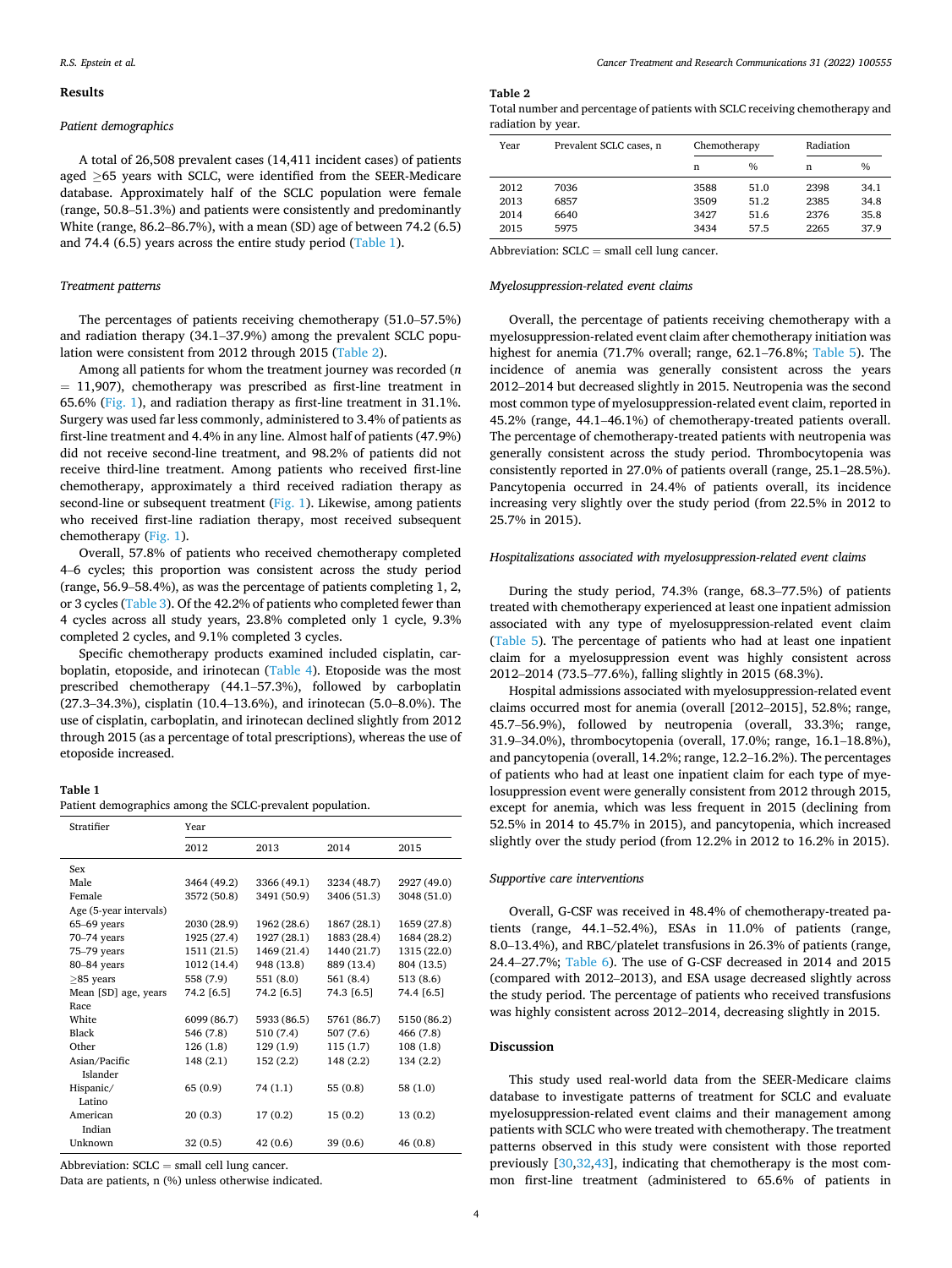#### *Cancer Treatment and Research Communications 31 (2022) 100555*

#### <span id="page-4-0"></span>**Table 3**

Number of chemotherapy cycles patients completed by year<sup>a</sup>.

| Year<br>2012     |      | 2013          |      |      | 2014 |      | 2015 |               | Overall<br>$(2012 - 2015)$ |               |
|------------------|------|---------------|------|------|------|------|------|---------------|----------------------------|---------------|
| Treatment cycles | n    | $\frac{0}{0}$ | n    | $\%$ | n    | $\%$ | n    | $\frac{0}{0}$ | n                          | $\frac{0}{0}$ |
| 1 cycle          | 836  | 23.4          | 531  | 23.9 | 524  | 24.6 | 496  | 23.6          | 2387                       | 23.8          |
| 2 cycles         | 373  | 10.4          | 194  | 8.7  | 190  | 8.9  | 179  | 8.5           | 936                        | 9.3           |
| 3 cycles         | 329  | 9.2           | 205  | 9.2  | 177  | 8.3  | 200  | 9.5           | 911                        | 9.1           |
| 4-6 cycles       | 2034 | 56.9          | 1294 | 58.2 | 1235 | 58.1 | 1228 | 58.4          | 5791                       | 57.8          |
| 4 cycles         | 414  | 11.6          | 301  | 13.5 | 283  | 13.3 | 306  | 14.6          | 1304                       | 13.0          |
| 5 cycles         | 273  | 7.6           | 191  | 8.6  | 192  | 9.0  | 180  | 8.6           | 836                        | 8.3           |
| 6 cycles         | 1347 | 37.7          | 802  | 36.1 | 760  | 35.7 | 742  | 35.3          | 3651                       | 36.4          |

<sup>a</sup> Chemotherapy regimens are only counted for the year in which the regimen was started.

## **Table 4**

Specific chemotherapy products used among patients with SCLC.

|             | Year   |                          |        |                   |        |                   |             |                          |  |
|-------------|--------|--------------------------|--------|-------------------|--------|-------------------|-------------|--------------------------|--|
|             | 2012   |                          | 2013   |                   | 2014   |                   | 2015        |                          |  |
|             | n      | $\%$ <sup>a</sup>        | n      | $%$ <sup>a</sup>  | n      | $\%$ <sup>a</sup> | $\mathbf n$ | $\%$ <sup>a</sup>        |  |
| Cisplatin   | 2845   | 13.6                     | 2737   | 13.0              | 2759   | 12.8              | 2464        | 10.4                     |  |
| Carboplatin | 7167   | 34.3                     | 6766   | 32.3              | 6451   | 29.9              | 6451        | 27.3                     |  |
| Etoposide   | 9216   | 44.1                     | 10,110 | 48.2              | 11,138 | 51.6              | 13,555      | 57.3                     |  |
| Irinotecan  | 1681   | 8.0                      | 1363   | 6.5               | 1229   | 5.7               | 1184        | 5.0                      |  |
| Total       | 20,909 | $\overline{\phantom{a}}$ | 20,976 | $\qquad \qquad =$ | 21,577 | $\hspace{0.05cm}$ | 23,654      | $\overline{\phantom{a}}$ |  |

Abbreviation: SCLC = small cell lung cancer.<br><sup>a</sup> Percentages are calculated as the number of claims for each drug divided by the total number of claims for all four drugs.

# **Table 5**

Occurrence of myelosuppression events and hospitalizations associated with myelosuppression among patients with SCLC receiving chemotherapy.

| Condition                                                          |                  | Year          |                  |      |                     |      |                   |      | Overall                      |      |
|--------------------------------------------------------------------|------------------|---------------|------------------|------|---------------------|------|-------------------|------|------------------------------|------|
|                                                                    | $2012(n = 3588)$ |               | $2013(n = 3509)$ |      | 2014 ( $n = 3427$ ) |      | 2015 $(n = 3434)$ |      | $(2012-2015)$ $(n = 13,958)$ |      |
|                                                                    | n                | $\frac{0}{6}$ | n                | $\%$ | n                   | $\%$ | n                 | $\%$ | n                            | $\%$ |
| Occurrence of myelosuppression events                              |                  |               |                  |      |                     |      |                   |      |                              |      |
| Anemia                                                             | 2757             | 76.8          | 2672             | 76.1 | 2444                | 71.3 | 2131              | 62.1 | 10.004                       | 71.7 |
| Thrombocytopenia                                                   | 900              | 25.1          | 978              | 27.9 | 911                 | 26.6 | 978               | 28.5 | 3767                         | 27.0 |
| Neutropenia                                                        | 1592             | 44.4          | 1618             | 46.1 | 1513                | 44.1 | 1584              | 46.1 | 6307                         | 45.2 |
| Pancytopenia                                                       | 809              | 22.5          | 848              | 24.2 | 867                 | 25.3 | 881               | 25.7 | 3405                         | 24.4 |
| $>1$ inpatient claim for any type of myelosuppression <sup>a</sup> | 2782             | 77.5          | 2722             | 77.6 | 2519                | 73.5 | 2347              | 68.3 | 10,370                       | 74.3 |
| Anemia                                                             | 2005             | 55.9          | 1995             | 56.9 | 1798                | 52.5 | 1568              | 45.7 | 7366                         | 52.8 |
| Thrombocytopenia                                                   | 584              | 16.3          | 566              | 16.1 | 578                 | 16.9 | 647               | 18.8 | 2375                         | 17.0 |
| Neutropenia                                                        | 1206             | 33.6          | 1175             | 33.5 | 1092                | 31.9 | 1169              | 34.0 | 4642                         | 33.3 |
| Pancytopenia                                                       | 437              | 12.2          | 479              | 13.7 | 510                 | 14.9 | 557               | 16.2 | 1983                         | 14.2 |

Abbreviation: SCLC = small cell lung cancer.<br>a Defined as the total number of patients with at least one claim for anemia, thrombocytopenia, neutropenia, and/or pancytopenia.

# **Table 6**

Supportive care utilization among patients with SCLC receiving chemotherapy.

| Resource/treatment Patients              | Year             |               |      |               |                  |      |                  |               |                   | Overall |                              |  |
|------------------------------------------|------------------|---------------|------|---------------|------------------|------|------------------|---------------|-------------------|---------|------------------------------|--|
|                                          | $2012(n = 3588)$ |               |      |               | $2013(n = 3509)$ |      | $2014(n = 3427)$ |               | 2015 $(n = 3434)$ |         | $(2012-2015)$ $(n = 13,958)$ |  |
|                                          | n                | $\frac{0}{0}$ | n    | $\frac{0}{0}$ | n                | %    | n                | $\frac{0}{0}$ | n                 | $\%$    |                              |  |
| $G-CSFa$                                 | 1875             | 52.3          | 1838 | 52.4          | 1512             | 44.1 | 1531             | 44.6          | 6756              | 48.4    |                              |  |
| $ESA$ usage                              | 479              | 13.4          | 425  | 12.1          | 354              | 10.3 | 276              | 8.0           | 1534              | 11.0    |                              |  |
| RBC or platelet transfusion <sup>c</sup> | 993              | 27.7          | 943  | 26.9          | 901              | 26.3 | 837              | 24.4          | 3674              | 26.3    |                              |  |

Abbreviations: CPT = Current Procedural Terminology; ESA = erythropoiesis-stimulating agent; G-CSF = granulocyte colony–stimulating factor; HCPCS = Healthcare Common Procedure Coding System; RBC = red blood cell; SCLC = small cell lung cancer.<br>
<sup>a</sup> G-CSF use is defined as any occurrence of the follow HCPCS codes: C9119, J1440, J1441, J2505, J2820, Q4053, S0135.<br>
<sup>b</sup> ESA use is

2012–2015) and that its use may have increased over time. Radiation therapy was also common in the current study, whereas very few patients underwent surgery, as per previous findings in patients diagnosed with SCLC within the general SEER population [\[31\].](#page-7-0) Unlike previous studies, we also assessed sequential patterns in chemotherapy, radiation therapy, and surgery within the SEER-Medicare SCLC population and found that most patients who were administered more than one type of treatment received chemotherapy followed by radiation therapy, or vice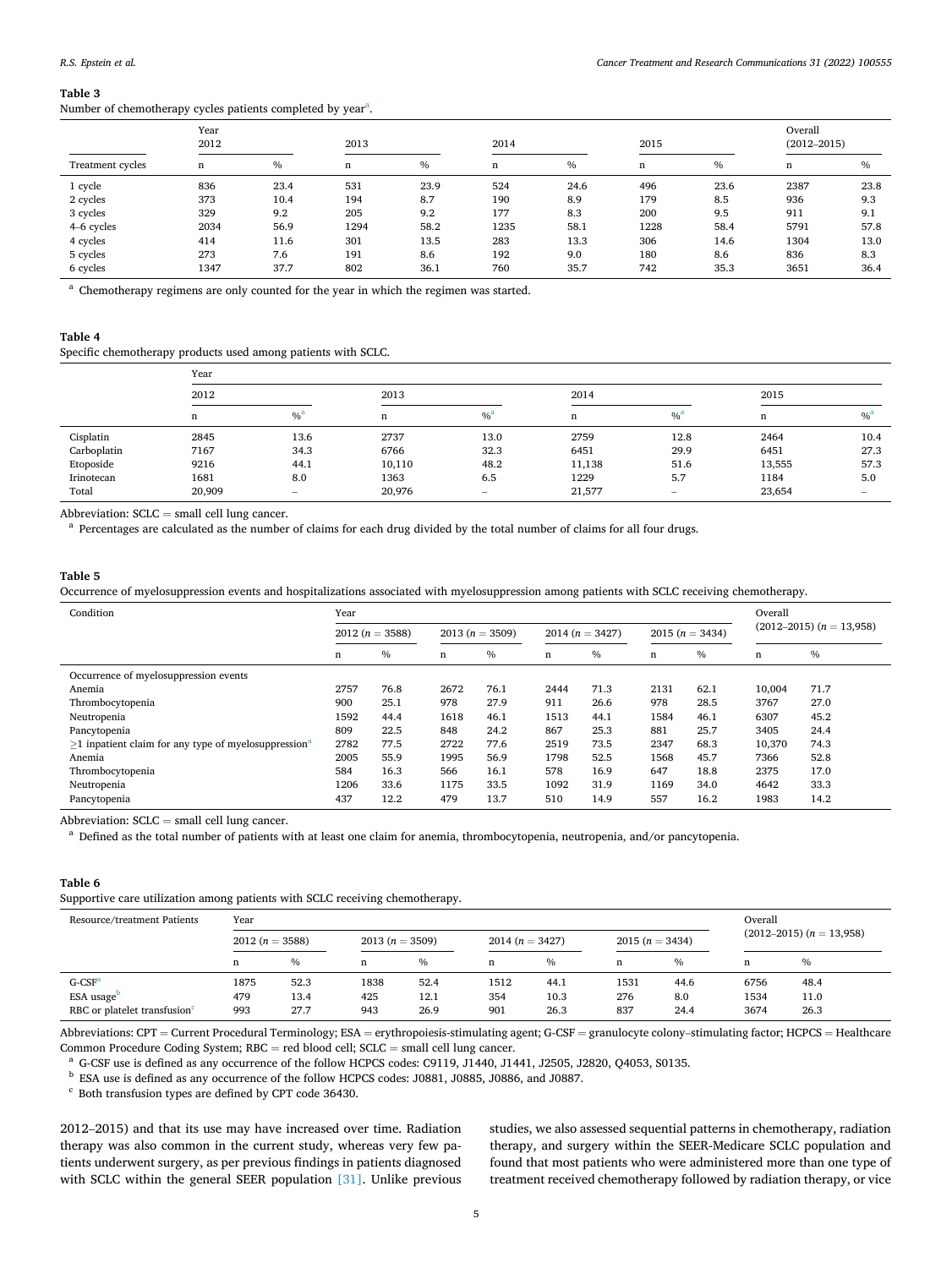#### versa.

Across 2012–2015, 57.8% of patients completed the guidelinerecommended [\[5\]](#page-7-0) 4–6 cycles of chemotherapy, indicating that almost half of patients (42.2%) completed fewer than 4 cycles. This proportion is higher than the 26% of patients with ES-SCLC in a Dutch retrospective cohort analysis (2008–2014) who underwent early discontinuation (*<*4 cycles) of first-line treatment  $[44]$ , but in line with findings from an English National Lung Cancer Audit (NLCA) database (2006–2011), in which 63% of patients with LS- or ES-SCLC who had Hospital Episodes Statistics chemotherapy data completed  $\geq$  4 cycles [\[45\].](#page-8-0) Discrepancies between studies may reflect variation in analysis methods, and/or differences in the patient populations (e.g., age, disease stage) or line of treatment, which may have contributed to variation in the rates of disease progression or toxicity. Treatment practices may also vary such that some patients may be prescribed an abbreviated treatment plan of chemotherapy (2 cycles) plus thoracic irradiation, an approach that has shown some efficacy in elderly or infirm patients with LS-SCLC [\[5,](#page-7-0)[46](#page-8-0)]. In any case, it is notable that a considerable proportion of patients did not complete the full chemotherapy course in each of these real-world studies. If patients discontinued chemotherapy early for reasons of toxicity, this may correlate to suboptimal treatment outcomes [\[45\]](#page-8-0). Moreover, early discontinuation may also correlate to rapidly progressing, nonresponsive disease. Of note, a separate study that surveyed participants with breast, lung, or colorectal cancer found that, among the 301 chemotherapy-treated participants who had experienced at least one episode of myelosuppression in the past year, 64% recalled chemotherapy dose delays, reductions, discontinuations and/or changes due to myelosuppression, furthering highlighting its impact on completion of treatment as planned [\[23\].](#page-7-0)

Our findings are consistent with previous reports describing widespread use of etoposide with either carboplatin or cisplatin. Shao et al. found that most first-line SCLC chemotherapies described in the SEER-Medicare database were carboplatin (71.0%) or cisplatin based (22.2%), primarily in combination with etoposide [\[30\]](#page-7-0). Other studies, focusing on patients with ES-SCLC, have also reported carboplatin-etoposide and cisplatin-etoposide as the most common first-line chemotherapies [[32,33](#page-7-0)[,44](#page-8-0)]. The use of topotecan was not assessed in the analysis of specific chemotherapy drugs; however, previous studies suggest that topotecan is typically used as a second-line treatment for SCLC in the US and Europe [\[30](#page-7-0),[32](#page-7-0),[33,](#page-7-0)[39,40,44](#page-8-0)], in line with consensus-based treatment guidelines [[5](#page-7-0)[,47\]](#page-8-0). Given that most patients who received chemotherapy in the current study (77.4%) did so in first line, it is likely that platinum-etoposide treatment was the most prescribed chemotherapy regimen overall. Also of interest, would be to re-evaluate treatment patterns since the more recent (2019/2020) approvals of atezolizumab and durvalumab, both of which are now recommended as preferred treatment options for ES-SCLC in combination with platinum-etoposide chemotherapy regimens [\[5](#page-7-0),[6](#page-7-0)]. Our analysis did not include evaluation of myelosuppression associated with specific chemotherapy regimens. However, previous real-world studies and clinical trials have observed consistently high rates of myelosuppression across commonly used first-line chemotherapy/chemoimmunotherapy regimens for SCLC, despite some numeric differences [\[39](#page-8-0),[48-50](#page-8-0)]. Therefore, while we observed slight differences in the use of specific chemotherapy regimens across 2012 to 2015, it is likely that myelosuppression will continue to impose a substantial burden on patients with SCLC despite subtle changes in the use of different chemotherapy classes or the introduction of chemoimmunotherapy combinations.

Myelosuppression is a concern among oncology practitioners, especially those treating patients with chemotherapy. Our analysis confirmed this finding, with 71.7% of chemotherapy-treated patients experiencing anemia, 45.2% experiencing neutropenia, 27.0% experiencing thrombocytopenia, and 24.4% experiencing pancytopenia. Over the same period, almost three-quarters of patients receiving chemotherapy experienced at least one inpatient admission associated with myelosuppression. These findings highlight the substantial burden of myelosuppression on patients receiving chemotherapy, which can have a profound negative impact on patients' quality of life owing to symptoms such as fatigue and concerns over the risk of infection [[22,23](#page-7-0)]. Moreover, myelosuppression and its management can incur considerable financial costs, particularly for episodes involving hospital admissions and readmissions [\[51](#page-8-0),[52\]](#page-8-0).

Chemotherapy-induced myelosuppression is typically managed with supportive care interventions, namely G-CSF and ESA administration, and transfusions. Management strategies include primary prophylaxis with G-CSF to patients at risk of developing febrile neutropenia (FN), ESA administration and RBC transfusion to treat occurrences of anemia, and platelet transfusion to treat thrombocytopenia [[21,25,](#page-7-0)[53,54](#page-8-0)]. In this study, HCRU in the form of supportive care interventions associated with myelosuppression was prominent across all study years. Across 2012–2015, almost half of patients (48.4%) received G-CSF, whereas ESAs and transfusions (RBCs or platelets) were administered to 11.0% and 26.3% of patients, respectively. Specific G-CSF agents were not evaluated, and G-CSF use reflected administration of any G-CSF (which could be long-acting or short-acting G-CSF). However, a recent study reported that pegfilgrastim was the most commonly used G-CSF agent among patients with ES-SCLC (*>*65% of patients receiving chemotherapy) [\[40\]](#page-8-0). It was challenging to identify the reasons for G-CSF use in this study owing to data limitations. In addition, the purpose of the current study was to describe the burden of myelosuppression and the proportion of patients receiving single lineage supportive care interventions overall. Therefore, G-CSF administration reflected the use of G-CSF for any reason (which could be primary prophylaxis, secondary prophylaxis, or therapeutic use).

In line with the findings from this study, a recent real-world analysis including 338 patients with SCLC who had experienced grade 3/4 chemotherapy-induced myelosuppression found that rates of G-CSF use and RBC transfusions were 47.0 and 41.7 per 100 patients, respectively. The use of ESAs was low, at 2.0 per 100 patients, and there was a trend toward increased use of supportive care interventions among patients with AEs in more than one lineage; these findings underscore the realworld burden of chemotherapy-induced myelosuppression and its management on patients with SCLC in the community cancer care setting [\[39\]](#page-8-0). The ongoing need for measures to control costs associated with chemotherapy is reflected in the findings from the Oncology Care Model, a 6-year experimental payment model introduced by the CMS. The Oncology Care Model has placed a greater emphasis on total cost of care, especially around the use of supportive care drugs to prevent chemotherapy-related AEs, particularly for G-CSF use to prevent neutropenia. The use of home monitoring and telehealth systems may also be considered to enable earlier detection and intervention for myelo-suppression [\[55\].](#page-8-0)

The substantial economic burden of chemotherapy-induced myelosuppression described by others [[51,52](#page-8-0)], together with the humanistic burden on patients and clinical implications for chemotherapy treatment outcomes, highlight the need for treatment that can proactively protect against myelosuppression and its consequences, thereby reducing the need for supportive care and hospitalizations. In February 2021, trilaciclib, an intravenous kinase inhibitor that is administered within 4 h prior to the start of chemotherapy, was approved to decrease the incidence of chemotherapy-induced myelosuppression in adult patients treated with a platinum/etoposide-containing or topotecan-containing chemotherapy regimen for ES-SCLC. Approval was based on results from three randomized phase 2 trials, in which trilaciclib reduced rates of myelosuppression compared with placebo across multiple hematopoietic lineages [\[48](#page-8-0)–50]. A recent pooled analysis of these trials showed that administering trilaciclib prior to chemotherapy significantly reduced the use of G-CSFs, ESAs, and RBC transfusions [\[56\]](#page-8-0). It is notable that the percentages of patients who received supportive care interventions in the placebo group (G-CSFs, 56.3%; ESAs, 11.8%; RBC transfusions on/after week 5, 26.1%), were comparable to those in the current study, as were the rates of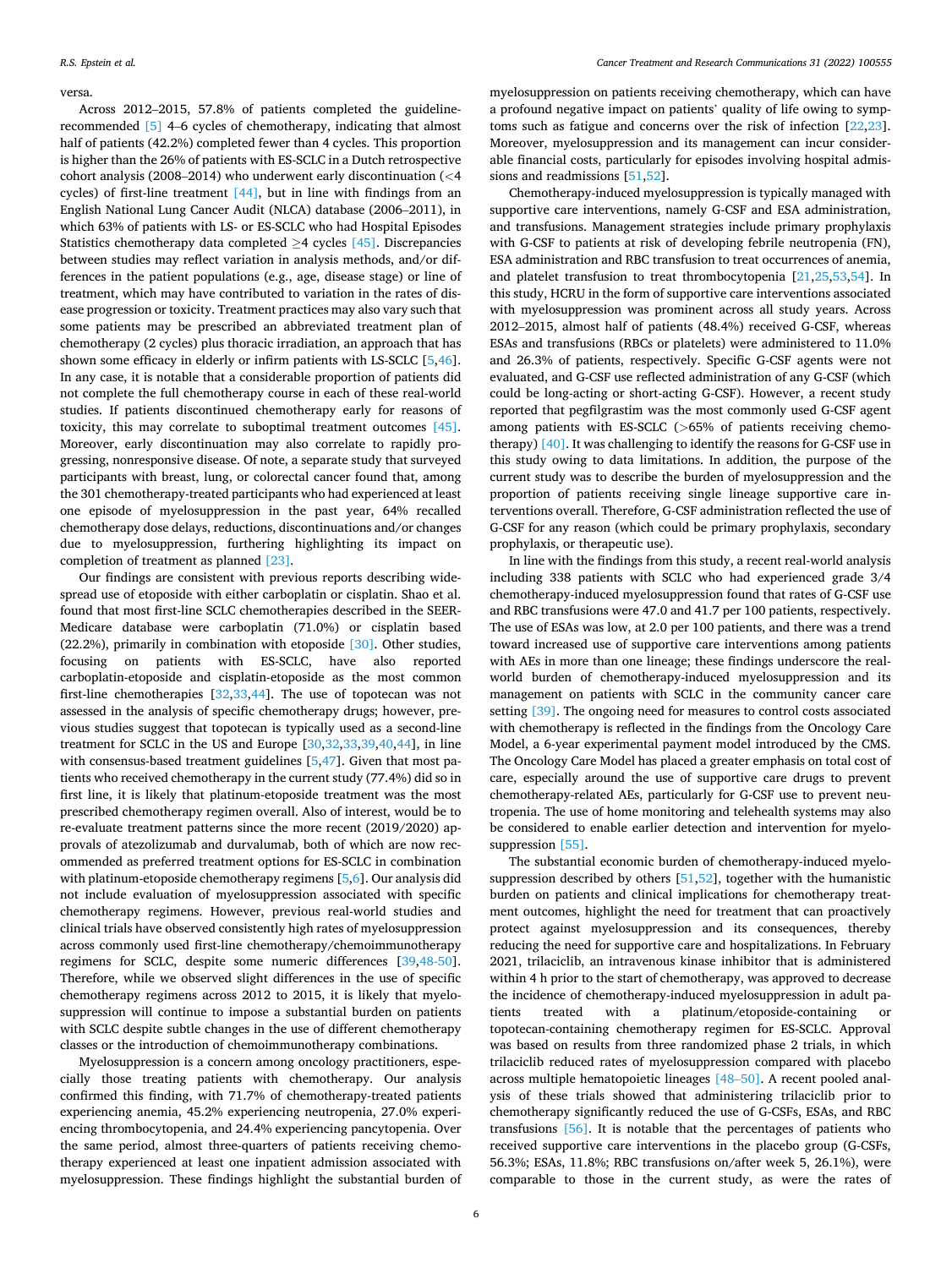hematologic AEs (anemia, 60.2%; neutropenia, 66.1%; thrombocytopenia, 42.4%) [\[56\].](#page-8-0) Although clinical trial and real-world data are not directly comparable owing to differences in the study designs and patient populations, this finding further highlights the persistent burden of chemotherapy-induced myelosuppression in all treatment settings. It will be interesting to determine whether, in addition to its current indication, trilaciclib can decrease the incidence of hematologic AEs when administered prior to other myelosuppressive chemotherapies in patients with SCLC or other cancer types. Several ongoing clinical trials are evaluating the effects of trilaciclib in patients with other cancers (colorectal cancer [NCT04607668], triple-negative breast cancer [NCT04799249], and bladder cancer [NCT04887831]).

It is important to consider that radiation therapy was revealed to be a significant first-line and adjunctive intervention to chemotherapy in patients with SCLC. Like chemotherapy, radiation therapy has been widely associated with bone marrow suppression, with the level of bone marrow and peripheral cell depletion dependent on the radiation dose received by the biological tissue [[57,58\]](#page-8-0). Indeed, in both SCLC and NSCLC, radiation to the thoracic vertebral body in patients receiving chemotherapy contributes to severe myelosuppression (anemia, neutropenia, leukopenia, and thrombocytopenia), with grade ≥3 hemato-logic toxicities being associated with greater doses of radiation [[14,](#page-7-0)[59](#page-8-0)]. Among patients with SCLC treated with concurrent once- versus twice-daily radiation therapy and cisplatin-etoposide in the phase 3 CONVERT study, grade  $\geq$ 3 neutropenia was reported in 65.4% and 74.1% of patients, respectively [\[13\].](#page-7-0) Additionally, a recent study reported numerically higher rates of grade  $\geq$ 3 myelosuppressive AEs in chemotherapy-treated patients with SCLC who had received prior radiation compared with those without or with unknown prior radiation therapy, although the burden of myelosuppression was prominent in both patient subgroups [\[39\].](#page-8-0) Chemotherapy-treated patients with SCLC receiving brain irradiation also experience more severe myelosuppression than non-irradiated patients and had a higher incidence of infectious complications [\[60\].](#page-8-0) Given this evidence, it must be acknowledged that receipt of radiation therapy before, concurrently with, or after chemotherapy may have contributed to the myelosuppression-related event claims reported in the current study. Accordingly, these episodes should be considered as treatment-induced myelosuppression occurring in patients receiving chemotherapy, rather than chemotherapy-induced myelosuppression per se.

Limitations of this study include those that are common in claimsbased analyses. The SEER-Medicare database includes data from specific US regions and mostly includes individuals aged ≥65 years, and results may not be generalizable to the entire SCLC population, particularly in certain geographic regions. There is also an inherent lag between patients' diagnosis or receipt of services and inclusion of data in the SEER-Medicare database [\[35\]](#page-8-0). It was not possible to distinguish between patients with LS-SCLC and ES-SCLC owing to data limitations. However, several published studies have reported that approximately two-thirds of patients have ES disease at diagnosis [\[3,6](#page-7-0),[30,](#page-7-0)[39\]](#page-8-0). Of note, there does not appear to be a clear pattern in the rates of myelosuppressive AEs according to disease stage, suggesting that myelosuppression should be of similar concern for patients with LS- and ES-SCLC [\[39\]](#page-8-0). Because data were not available on the specific timing between initiation of chemotherapy and radiation therapy, and the definition of concurrent versus sequential chemoradiotherapy varies across studies [\[5\],](#page-7-0) it was not possible to define a fourth category of chemoradiotherapy in the analysis of treatment patterns. Accordingly, the 3895 patients denoted as having received chemotherapy followed by radiation therapy in [Fig. 1](#page-2-0) potentially includes patients who received concurrent or sequential chemoradiotherapy. In addition, radiation therapy in this study could have included prophylactic cranial irradiation or palliative radiation to metastatic sites, as well as thoracic radiation therapy. When evaluating chemotherapy treatment patterns, we used a combination of ICD diagnosis and procedures codes, as well as CPT codes for chemotherapy administration, the specific drugs administered, and follow-up

encounters. The Part D event database detected certain chemotherapy agents, but the names of most drugs were missing. Therefore, National Drug Codes were used in conjunction with the diagnosis and procedure codes to capture whether a patient underwent chemotherapy. Our analysis of specific chemotherapy drugs included cisplatin, carboplatin, etoposide, and irinotecan, but not topotecan. Our results are like those of previous studies and commonly known trends, suggesting that the findings reflect treatment patterns in this study population. It is also possible that we did not detect every patient who had evidence of myelosuppression due to potential under-coding. Therefore, the results reported here represent conservative estimates. We cannot confirm that myelosuppression was the only reason for hospitalization among patients with inpatient claims associated with myelosuppression since one hospitalization claim could have multiple diagnosis codes. However, in all cases, myelosuppression was included as at least one of the reasons for hospitalization.

Notwithstanding these limitations, the SEER-Medicare database is a unique asset for enabling the conduct of cancer health service studies, and its large sample size and wide array of data on US patients with cancer and controls without cancer make it an invaluable resource. The linked database is an important and representative resource for examining real-world patterns across multiple care settings for patients with cancer aged  $\geq$  65 years [\[35\]](#page-8-0), who are often particularly vulnerable to the complications of myelosuppression [\[16\].](#page-7-0) Indeed, the findings of the current study provide valuable insights into recent trends in SCLC treatment patterns and the burden of myelosuppression in older patients receiving chemotherapy.

In summary, evaluation of treatment patterns indicated that chemotherapy remains a cornerstone of treatment for patients with SCLC, with just over half of patients from the SEER-Medicare database completing the recommended number of cycles, underscoring the frailty of patients and the aggressive nature of this disease. HCRU associated with myelosuppression claims was prominent across all study years, suggesting that myelosuppression continues to impose substantial burden on elderly patients with SCLC while consuming resources available within the US health care system. Overall, the results suggest that agents to reduce the incidence of chemotherapy-induced myelosuppression and, in turn, reduce associated HCRU would be of value.

# **Funding**

This work was supported by G1 Therapeutics, Inc. The funder had a role in study design, data analysis, data interpretation, writing of the report, and in the decision to submit the article for publication.

## **Data availability**

The datasets generated and/or analyzed during the current study are available from the corresponding author on reasonable request.

#### **CRediT authorship contribution statement**

Robert S. Epstein: Conceptualization; Formal analysis; Funding acquisition; Methodology; Validation; Writing - review & editing.

Jerrod Nelms: Data curation; Formal analysis; Methodology; Validation; Visualization; Writing - review & editing.

Donald Moran: Conceptualization; Formal analysis; Methodology; Validation; Writing - review & editing.

Cynthia Girman: Conceptualization; Formal analysis; Methodology; Validation; Writing - review & editing.

Huan Huang: Conceptualization; Formal analysis; Methodology; Validation; Writing - review & editing.

Marc Chioda: Conceptualization; Formal analysis; Methodology; Validation; Writing - review & editing.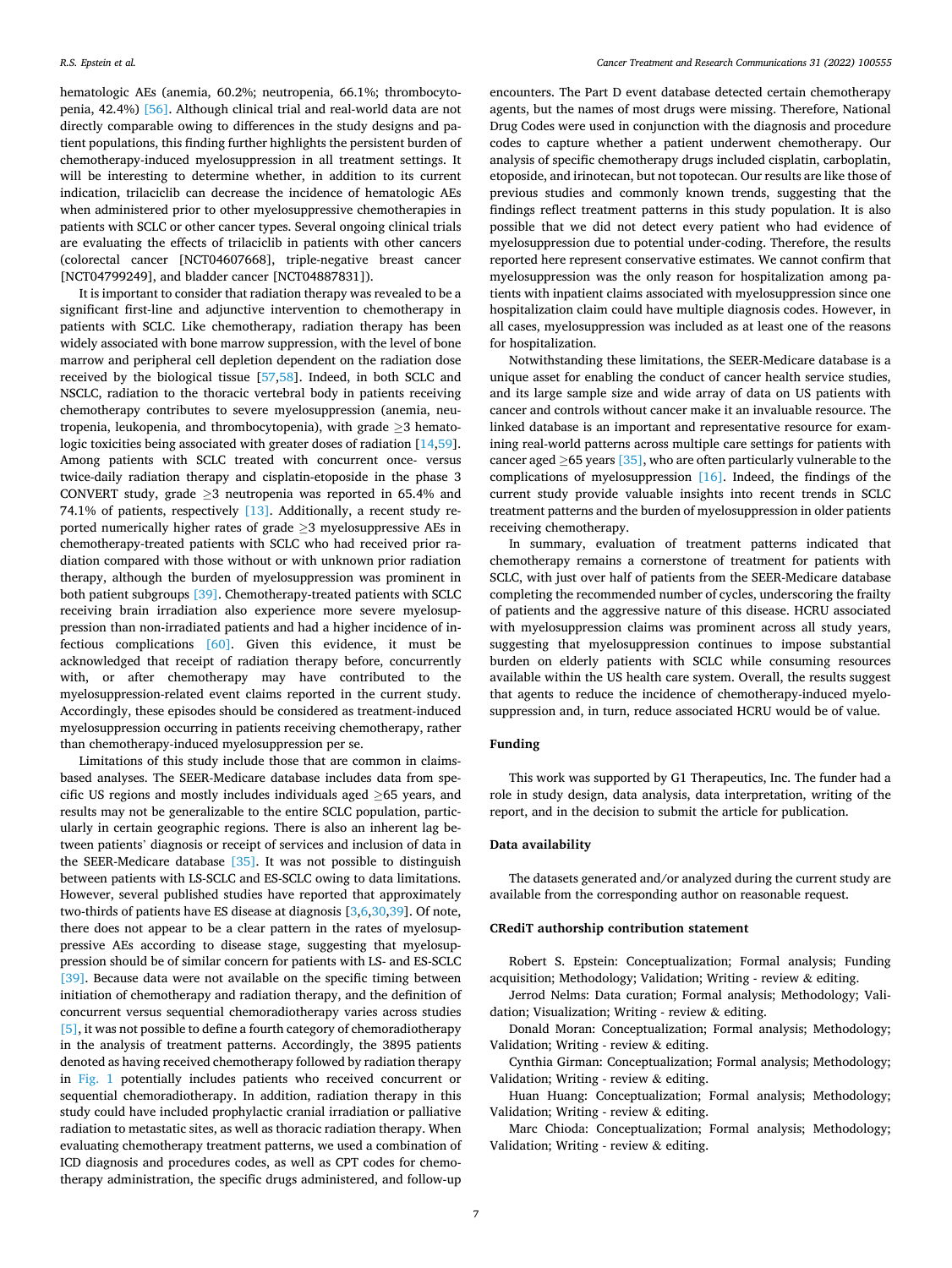#### <span id="page-7-0"></span>**Declaration of Competing Interest**

The authors declare that they have no known competing financial interests or personal relationships that could have appeared to influence the work reported in this paper.

#### **Acknowledgments**

The authors would like to thank Molly Aldridge of CERobs Consulting, LLC. for her contribution to the collection of data. Medical writing assistance was provided by Fiona Scott, contracted by Alligent Europe (Envision Pharma Group), funded by G1 Therapeutics, Inc. The authors are responsible for all content and editorial decisions for this manuscript.

# **Supplementary materials**

Supplementary material associated with this article can be found, in the online version, at doi:[10.1016/j.ctarc.2022.100555.](https://doi.org/10.1016/j.ctarc.2022.100555)

#### **References**

- [1] N. Howlader, A.M. Noone, M. Krapcho, D. Miller, A. Brest, M. Yu, J. Ruhl, Z. Tatalovich, A. Mariotto, D.R. Lewis, H.S. Chen, E.J. Feuer, K.A. Cronin, SEER Cancer Statistics Rev. (2020) 1975–2017, [https://seer.cancer.gov/archive/csr/1](https://seer.cancer.gov/archive/csr/1975_2017/)  75 2017/ (Accessed June 2021).
- [2] S. Wang, J. Tang, T. Sun, X. Zheng, J. Li, H. Sun, X. Zhou, C. Zhou, H. Zhang, Z. Cheng, H. Ma, H. Sun, Survival changes in patients with small cell lung cancer and disparities between different sexes, socioeconomic statuses and ages, Sci. Rep. 7 (2017) 1339, [https://doi.org/10.1038/s41598-017-01571-0.](https://doi.org/10.1038/s41598-017-01571-0)
- [3] L.A. Byers, C.M. Rudin, Small cell lung cancer: where do we go from here? Cancer 121 (2015) 664–672, <https://doi.org/10.1002/cncr.29098>.
- [4] F.C. Detterbeck, S.Z. Lewis, R. Diekemper, D. Addrizzo-Harris, W.M. Alberts, Executive summary: diagnosis and management of lung cancer, 3rd ed, Am. College of Chest Physicians evidence-based Clin. Practice Guidelines, Chest 143 (2013) 7s–37s, [https://doi.org/10.1378/chest.12-2377,](https://doi.org/10.1378/chest.12-2377) 7s-37s.
- [5] National Comprehensive Cancer Network, NCCN clinical practice guidelines in oncology (NCCN Guidelines®). Small Cell Lung Cancer. Version 3. 2021. http [s://www.nccn.org/guidelines/guidelines-detail?category](https://www.nccn.org/guidelines/guidelines-detail?category=1&tnqh_x0026;id=1462)=1&id=1462, 2021 (Accessed March 24, 2021).
- [6] PDQ Adult Treatment Editorial Board, Small cell lung cancer treatment (PDQ®): health professional version, in: PDQ Cancer Information Summaries, National Cancer Institute (US), Bethesda (MD), 2002-2021.
- [7] K. Noda, Y. Nishiwaki, M. Kawahara, S. Negoro, T. Sugiura, A. Yokoyama, M. Fukuoka, K. Mori, K. Watanabe, T. Tamura, S. Yamamoto, N. Saijo, Irinotecan plus cisplatin compared with etoposide plus cisplatin for extensive small-cell lung cancer, N. Engl. J. Med. 346 (2002) 85–91, [https://doi.org/10.1056/](https://doi.org/10.1056/NEJMoa003034)  [NEJMoa003034](https://doi.org/10.1056/NEJMoa003034).
- [8] N. Hanna, P.A. Bunn Jr., C. Langer, L. Einhorn, T. Guthrie Jr., T. Beck, R. Ansari, P. Ellis, M. Byrne, M. Morrison, S. Hariharan, B. Wang, A. Sandler, Randomized phase III trial comparing irinotecan/cisplatin with etoposide/cisplatin in patients with previously untreated extensive-stage disease small-cell lung cancer, J. Clin. Oncol. 24 (2006) 2038–2043, <https://doi.org/10.1200/jco.2005.04.8595>.
- [9] A. Hermes, B. Bergman, R. Bremnes, L. Ek, S. Fluge, C. Sederholm, S. Sundstrøm, L. Thaning, J. Vilsvik, U. Aasebø, S. Sörenson, Irinotecan plus carboplatin versus oral etoposide plus carboplatin in extensive small-cell lung cancer: a randomized phase III trial, J. Clin. Oncol. 26 (2008) 4261–4267, [https://doi.org/10.1200/](https://doi.org/10.1200/jco.2007.15.7545) o.2007.15.7545
- [10] P.J. Loehrer Sr., R. Ansari, R. Gonin, F. Monaco, W. Fisher, A. Sandler, L. H. Einhorn, Cisplatin plus etoposide with and without ifosfamide in extensive small-cell lung cancer: a Hoosier Oncology Group study, J. Clin. Oncol. 13 (1995) 2594–2599, https://doi.org/10.1200/jco.1995.13.10.25
- [11] H.B. Niell, J.E. Herndon 2nd, A.A. Miller, D.M. Watson, A.B. Sandler, K. Kelly, R. S. Marks, M.C. Perry, R.H. Ansari, G. Otterson, J. Ellerton, E.E. Vokes, M.R. Green, Randomized phase III intergroup trial of etoposide and cisplatin with or without paclitaxel and granulocyte colony-stimulating factor in patients with extensivestage small-cell lung cancer: cancer and Leukemia Group B Trial 9732, J. Clin. Oncol. 23 (2005) 3752–3759, [https://doi.org/10.1200/jco.2005.09.071.](https://doi.org/10.1200/jco.2005.09.071)
- [12] A. Schmittel, M. Sebastian, L. Fischer von Weikersthal, P. Martus, T.C. Gauler, C. Kaufmann, P. Hortig, J.R. Fischer, H. Link, D. Binder, B. Fischer, K. Caca, W. E. Eberhardt, U. Keilholz, Arbeitsgemeinschaft Internistische Onkologie Thoracic Oncology Study Group, A German multicenter, randomized phase III trial comparing irinotecan-carboplatin with etoposide-carboplatin as first-line therapy for extensive-disease small-cell lung cancer, Ann. Oncol. 22 (2011) 1798–1804, [https://doi.org/10.1093/annonc/mdq652.](https://doi.org/10.1093/annonc/mdq652)
- [13] C. Faivre-Finn, M. Snee, L. Ashcroft, W. Appel, F. Barlesi, A. Bhatnagar, A. Bezjak, F. Cardenal, P. Fournel, S. Harden, C. Le Pechoux, R. McMenemin, N. Mohammed, M. O'Brien, J. Pantarotto, V. Surmont, J.P. Van Meerbeeck, P.J. Woll, P. Lorigan, F. Blackhall, CONVERT Study Team, Concurrent once-daily versus twice-daily

chemoradiotherapy in patients with limited-stage small-cell lung cancer (CONVERT): an open-label, phase 3, randomised, superiority trial, Lancet Oncol. 18 (2017) 1116–1125, [https://doi.org/10.1016/s1470-2045\(17\)30318-2](https://doi.org/10.1016/s1470-2045(17)30318-2).

- [14] C.L. Barney, N. Scoville, E. Allan, A. Ayan, D. DiCostanzo, K.E. Haglund, J. Grecula, T. Williams, M. Xu-Welliver, G.A. Otterson, J.G. Bazan, Radiation dose to the thoracic vertebral bodies is associated with acute hematologic toxicities in patients receiving concurrent chemoradiation for lung cancer: results of a single-center retrospective analysis, Int. J. Radiat. Oncol. Biol. Phys. 100 (2018) 748–755, //doi.org/10.1016/j.ijrobp.2017.11.025
- [15] M.J. Aarts, J.G. Aerts, B.E. van den Borne, B. Biesma, V.E. Lemmens, J.S. Kloover, Comorbidity in patients with small-cell lung cancer: trends and prognostic impact, Clin. Lung Cancer 16 (2015) 282–291, [https://doi.org/10.1016/j.](https://doi.org/10.1016/j.cllc.2014.12.003)  [cllc.2014.12.003.](https://doi.org/10.1016/j.cllc.2014.12.003)
- [16] [L. Balducci, Myelosuppression and its consequences in elderly patients with cancer,](http://refhub.elsevier.com/S2468-2942(22)00045-4/sbref0016)  [Oncology \(Williston Park\) 17 \(2003\) 27](http://refhub.elsevier.com/S2468-2942(22)00045-4/sbref0016)–32.
- [17] G.H. Lyman, N.M. Kuderer, Epidemiology of febrile neutropenia, Support. Cancer Ther. 1 (2003) 23–35, [https://doi.org/10.3816/SCT.2003.n.002.](https://doi.org/10.3816/SCT.2003.n.002)
- [18] J.N. Barreto, K.B. McCullough, L.L. Ice, J.A. Smith, Antineoplastic agents and the associated myelosuppressive effects: a review, J. Pharm. Pract. 27 (2014) 440–446, <https://doi.org/10.1177/0897190014546108>.
- [19] E. Bryer, D. Henry, Chemotherapy-induced anemia: etiology, pathophysiology, and implications for contemporary practice, Int. J. Clin. Transfus. Med. 6 (2018) 21–31, //doi.org/10.2147/IJCTM.S1875
- [20] G.H. Lyman, Risks and consequences of chemotherapy-induced neutropenia, Clin. Cornerstone 8 (2006) S12–S18, [https://doi.org/10.1016/s1098-3597\(06\)80054-2.](https://doi.org/10.1016/s1098-3597(06)80054-2) Suppl 5S12-S18.
- [21] [D.J. Kuter, Managing thrombocytopenia associated with cancer chemotherapy,](http://refhub.elsevier.com/S2468-2942(22)00045-4/sbref0021) [Oncology \(Williston Park\) 29 \(2015\) 282](http://refhub.elsevier.com/S2468-2942(22)00045-4/sbref0021)–294.
- [22] R.S. Epstein, U.K. Basu Roy, M. Aapro, T. Salimi, D. Moran, J. Krenitsky, M. L. Leone-Perkins, C. Girman, C. Schlusser, J. Crawford, Cancer patients' perspectives and experiences of chemotherapy-induced myelosuppression and its impact on daily life, Patient Prefer. Adherence 15 (2021) 453–465, [https://doi.](https://doi.org/10.2147/ppa.S292462) [org/10.2147/ppa.S292462](https://doi.org/10.2147/ppa.S292462).
- [23] R.S. Epstein, M.S. Aapro, U.K. Basu Roy, T. Salimi, J. Krenitsky, M.L. Leone-Perkins, C. Girman, C. Schlusser, J. Crawford, Patient burden and real-world management of chemotherapy-induced myelosuppression: results from an online survey of patients with solid tumors, Adv. Ther. 37 (2020) 3606–3618, [https://doi.](https://doi.org/10.1007/s12325-020-01419-6)  [org/10.1007/s12325-020-01419-6.](https://doi.org/10.1007/s12325-020-01419-6)
- [24] L.J. Havrilesky, M. Reiner, P.K. Morrow, H. Watson, J. Crawford, A review of relative dose intensity and survival in patients with metastatic solid tumors, Crit. Rev. Oncol. Hematol. 93 (2015) 203–210, [https://doi.org/10.1016/j.](https://doi.org/10.1016/j.critrevonc.2014.10.006)  [critrevonc.2014.10.006](https://doi.org/10.1016/j.critrevonc.2014.10.006).
- [25] M. Aapro, Y. Beguin, C. Bokemeyer, M. Dicato, P. Gascón, J. Glaspy, A. Hofmann, H. Link, T. Littlewood, H. Ludwig, A. Österborg, P. Pronzato, V. Santini, D. Schrijvers, R. Stauder, K. Jordan, J. Herrstedt, Management of anaemia and iron deficiency in patients with cancer: ESMO clinical practice guidelines, Ann. Oncol. 29 (2018) iv96–iv110, [https://doi.org/10.1093/annonc/mdx758,](https://doi.org/10.1093/annonc/mdx758) iv96-iv110.
- [26] P.S. Becker, E.A. Griffiths, L.M. Alwan, K. Bachiashvili, A. Brown, R. Cool, P. Curtin, S. Dinner, I. Gojo, A. Hicks, A. Kallam, W.Z. Kidwai, D.D. Kloth, E. H. Kraut, D. Landsburg, G.H. Lyman, R. Miller, S. Mukherjee, S. Patel, L.E. Perez, A. Poust, R. Rampal, R. Rosovsky, V. Roy, H.S. Rugo, S. Shayani, S. Vasu, M. Wadleigh, K. Westbrook, P. Westervelt, J. Burns, J. Keller, L.A. Pluchino, NCCN guidelines insights: hematopoietic growth factors, version 1.2020, J. Natl. Compr. Canc. Netw 18 (2020) 12–22, <https://doi.org/10.6004/jnccn.2020.0002>.
- [27] N.M. Kuderer, D.C. Dale, J. Crawford, G.H. Lyman, Impact of primary prophylaxis with granulocyte colony-stimulating factor on febrile neutropenia and mortality in adult cancer patients receiving chemotherapy: a systematic review, J. Clin. Oncol. 25 (2007) 3158–3167, [https://doi.org/10.1200/jco.2006.08.8823.](https://doi.org/10.1200/jco.2006.08.8823)
- [28] G. Mountzios, G. Aravantinos, Z. Alexopoulou, E. Timotheadou, F. Matsiakou, C. Christodoulou, K. Laschos, E. Galani, A. Koutras, D. Bafaloukos, H. Linardou, D. Pectasides, I. Varthalitis, P. Papakostas, H.P. Kalofonos, G. Fountzilas, Lessons from the past: long-term safety and survival outcomes of a prematurely terminated randomized controlled trial on prophylactic vs. hemoglobin-based administration of erythropoiesis-stimulating agents in patients with chemotherapy-induced anemia, Mol. Clin. Oncol. 4 (2016) 211–220, [https://doi.org/10.3892/](https://doi.org/10.3892/mco.2015.693)  mco. 2015.693
- [29] S.K. Frazier, J. Higgins, A. Bugajski, A.R. Jones, M.R. Brown, Adverse reactions to transfusion of blood products and best practices for prevention, Crit. Care Nurs. Clin. North Am. 29 (2017) 271–290, [https://doi.org/10.1016/j.cnc.2017.04.002.](https://doi.org/10.1016/j.cnc.2017.04.002)
- [30] C. Shao, J. He, S. Kachroo, F. Jin, Chemotherapy treatments, costs of care, and survival for patients diagnosed with small cell lung cancer: a SEER-Medicare study, Cancer Med. 8 (2019) 7613–7622, [https://doi.org/10.1002/cam4.2626.](https://doi.org/10.1002/cam4.2626)
- [31] T. Lu, X. Yang, Y. Huang, M. Zhao, M. Li, K. Ma, J. Yin, C. Zhan, Q. Wang, Trends in the incidence, treatment, and survival of patients with lung cancer in the last four decades, Cancer Manag. Res. 11 (2019) 943–953, [https://doi.org/10.2147/cmar.](https://doi.org/10.2147/cmar.S187317) S18731
- [32] J. He, C. Shao, S.L. Hui, Z. Zhang, J. Baker, P.R. Dexter, S. Kachroo, F. Jin, Survival, chemotherapy treatments, and health care utilization among patients with advanced small cell lung cancer: an observational study, Adv. Ther. 37 (2020) 552–565, [https://doi.org/10.1007/s12325-019-01161-8.](https://doi.org/10.1007/s12325-019-01161-8)
- [33] M.D. DiBonaventura, B. Shah-Manek, K. Higginbottom, J.R. Penrod, Y. Yuan, Adherence to recommended clinical guidelines in extensive disease small-cell lung cancer across the US, Europe, and Japan, Ther. Clin. Risk Manag. 15 (2019) 355–366, <https://doi.org/10.2147/tcrm.S183216>.
- [34] J.L. Warren, C.N. Klabunde, D. Schrag, P.B. Bach, G.F. Riley, Overview of the SEER-Medicare data: content, research applications, and generalizability to the